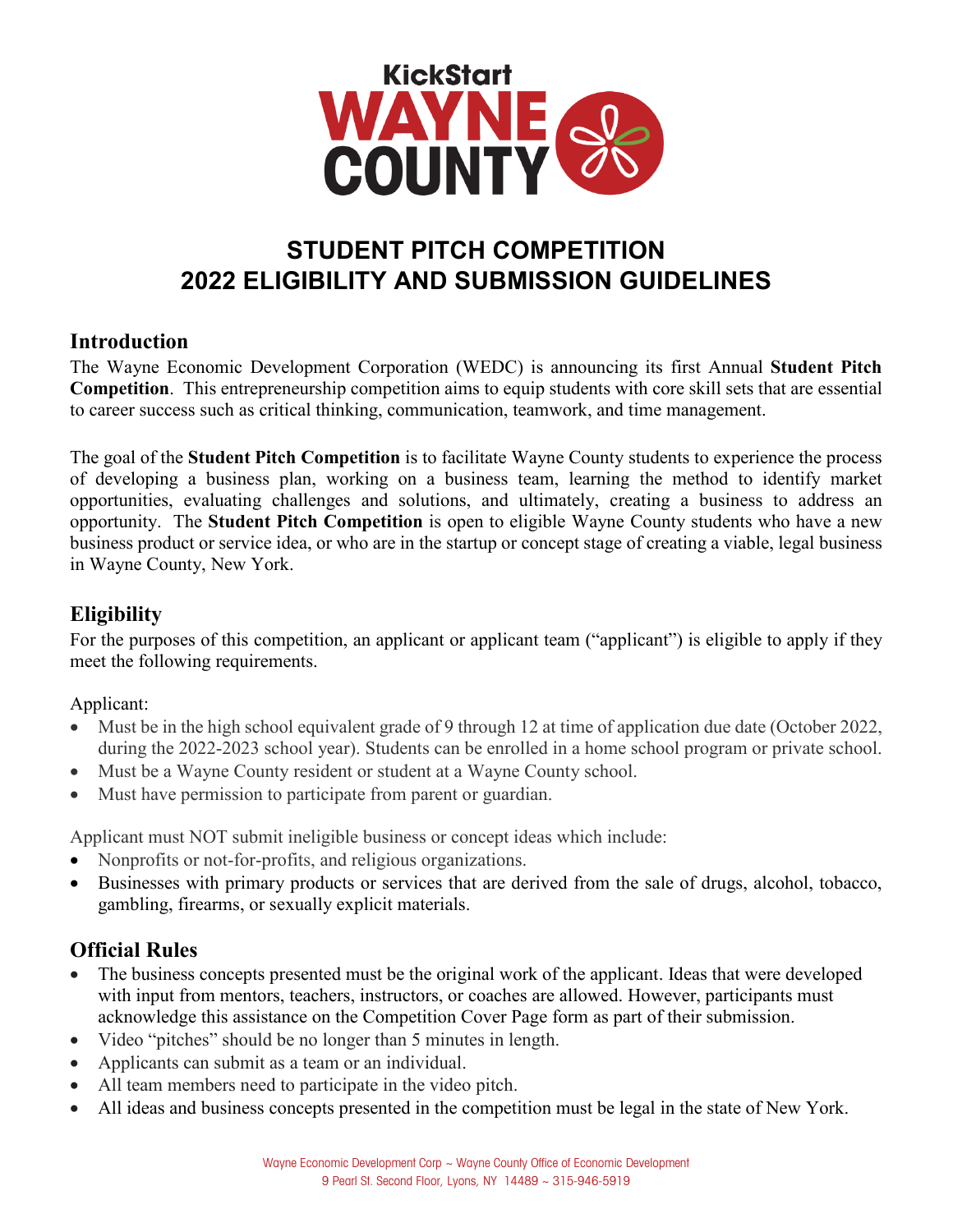

- The act of presenting an idea in the competition does not confer any intellectual property rights to any sponsor or facilitator of the pitch competition.
- Applicants with products or services currently producing revenue for less than 3 years are still eligible to present that product/service idea. If applicant has been producing revenue on a certain product or service for more than 3 years, a new business concept or idea is still eligible for this competition.
- Judges' decisions are final.

## **Required Documents for Complete Submission**

There is no cost to participate. A complete Submission for this competition must include all the following documents: A completed Cover Page form plus 1.) Executive Summary of your business plan (5-page maximum length), 2.) Financial projections for the next three years (3-year Cash Flow statement, using the template provided), and 3.) A video submission (no more than 5 minutes long).

#### **1. Executive Summary Description**

A written executive summary must be in Word or PDF format and no more than 5 pages, with standard 12-point font, and single-spaced. This must include the Cover Page form provided however, the cover page does not count toward the 5 page limit. No additional title page or cover page is needed.

An Executive Summary is only one part of a full business plan. However, it is a critical component of the business planning process since it aims to clearly summarize and outline the business model, target market, promotion plan, business competitors, proposed staff and financial analysis for the new venture. Here are the major components that must be in your Executive Summary.

- **Business Concept**  Describe the service or product your business focuses on, or what you intend to do or sell.
- **Target Market** Describe the customer base that you will be targeting and how your business will serve the target market.
- **Business Model** Describe your products or services and what will make them appealing to the target market.
- **Marketing Plan** Describe how you plan to reach your customers and sell them your product or service.
- **Competition** Describe who your competition is and your strategy for gaining market share. Describe your competitive advantage and what you will offer to customers that your competitors do not.
- **Team**  List and describe the owners and the key staff members along with the expertise they bring to the venture.
- **Implementation Plan** Outline the operating plan for taking your business from the planning stage, or if already in operation, to the next phase of growth. Provide a summary of your business goals and strategies for reaching those goals.
- **Financial Analysis** Summarize your financial plan including current financial statements, if applicable, and projections for the next three years.

#### **2. Financial Projections for the next Three Years**

Financial projections enable potential investors or banks to see the actual or estimated costs associated with a new business startup as well as the projected recurring revenue sources and net totals. Using the standard template included in the application documents labeled Cash Flow Statement (Excel sheet), please provide a 3-year financial projection of anticipated costs associated with revenue. Be sure to check the cash flow calculation at the end of each column.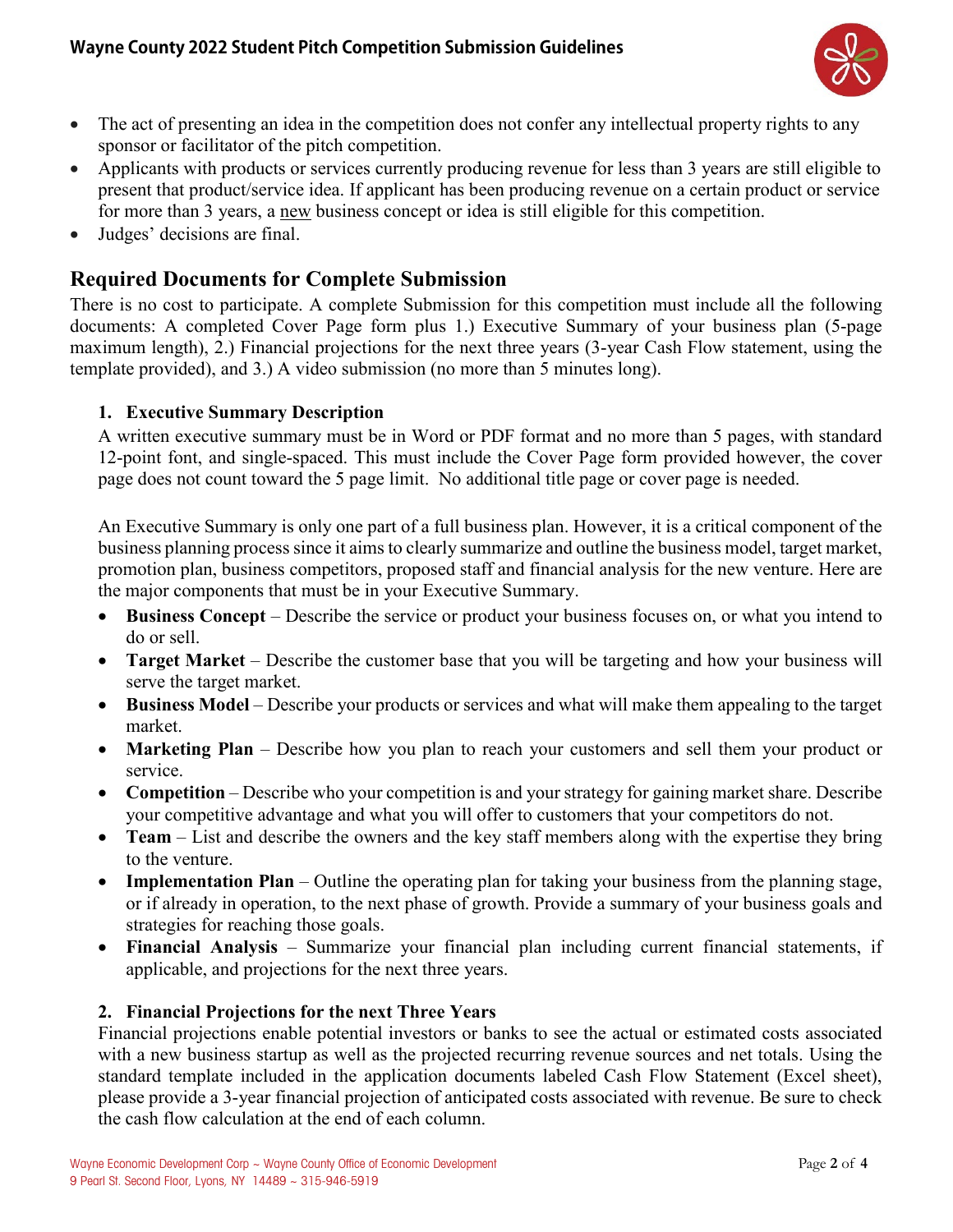

#### **3. Video Content**

The video is the capstone of the project. This will showcase your ideas and concepts, your research and your team. Be mindful of filming locations, sound, and final editing as well as the following criteria:

- Video should be a synopsis of the project concept but must be no longer than 5 minutes.
- All of the students involved in the application must be part of the video. If a member of the team is not seen on camera, there must be credits at the end stating their job responsibility.
- Be mindful to tell a story, engage your audience, be creative, and always be professional.

## **How to Submit Documents and Deadline**

All submission documents including the final video are due by **Friday, October 14, 2022 at 4:00 p.m.** The submission package can be printed and/or on USB and hand-delivered to our office or mailed. Online submissions must email  $dhall@co.wayne.py.us$  at least two business days prior to the deadline, with a request for upload instructions. Submission address with mailing instructions is noted on the Cover Page form. Submission information can also be found on the *KickStart* web page located at [www.wedcny.com](http://www.wedcny.com/) under Small Business Assistance > Startup Programs. Due to the potential size of a video file, we ask that you do not attempt to email your video. Please contact us with any questions before a final submission.

## **Resources from Business Development Partners**

Wayne Economic Development Corporation (WEDC) is the main sponsor of this competition. We have gathered together a few resources to assist applicants with the development of an Executive Summary of a business plan and financial statements. Resources are listed below.

- **1.** YE (Youth Entrepreneurs) Academy<https://yeacademy.org/>
- **2.** Yea! Business Model Canvas [https://yeacademy.org/wp](https://yeacademy.org/wp-content/uploads/2017/08/BusinessModelCanvas_TeachersGuide_v2.pdf)[content/uploads/2017/08/BusinessModelCanvas\\_TeachersGuide\\_v2.pdf](https://yeacademy.org/wp-content/uploads/2017/08/BusinessModelCanvas_TeachersGuide_v2.pdf)
- **3.** Wayne County Economic Development Specialist, Ariel Cardiel [acardiel@co.wayne.ny.us](mailto:acardiel@co.wayne.ny.us)
- **4.** Other Resources at [www.wedcny.com](http://www.wedcny.com/) under Small Business Assistance > Resources.

## **Judging and Awards**

The staff will review submissions to make sure they are eligible and complete. The Judges will be members of the business community and will critique all eligible submissions. The judges will evaluate each applicant through a list of scoring criteria in which the judge assigns point values to each item, such as the thoroughness of the Executive Summary, the effectiveness of the video pitch, and the quality of the financial projections. They may also provide written comments. All decisions are final.

Several awards will be publicly announced at the adult Live Pitch Event in November 2022. Awards will total \$5,000 but will be broken up into several different categories. One applicant will be awarded per category. Prior to receiving any prize money, the winners are subject to signing a grant disbursement agreement (GDA) and are subject to all WEDC disclosure and reporting requirements.

- \$1,500 First Place
- \$1,200 Second Place
- \$800 Third Place
- \$500 Special Prize for the Best County-focused Business Plan
- \$1,000 to a school in Wayne County that has the most applicants that make the "Top 10 List"